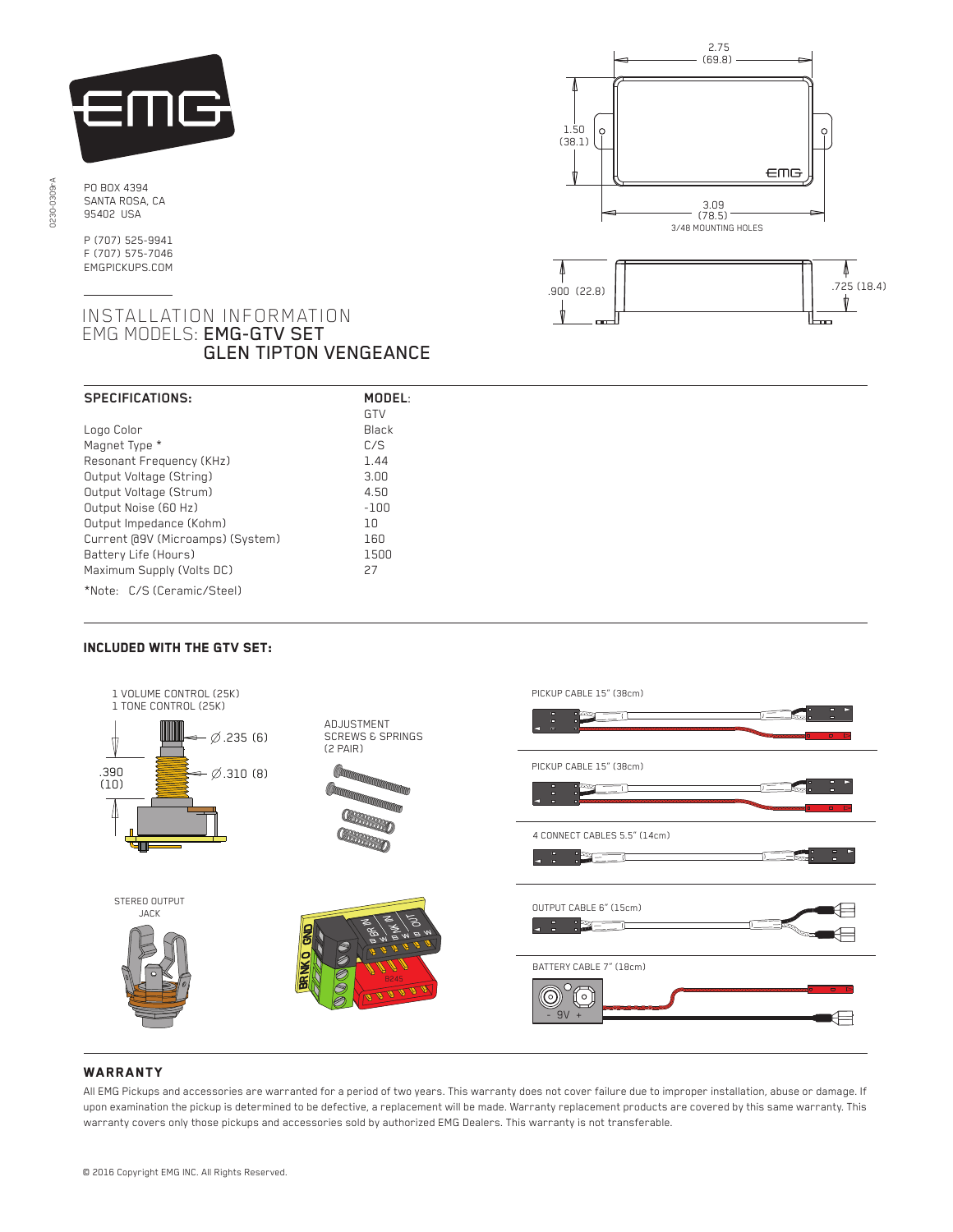### **Installation Instructions: EMG Models: EMG-GTV**

#### **General Notes:**

Every attempt has been made to make this a solderless installation.

There are some instances where this is not possible;

- 1) If your instrument uses the long panel output jack and you had passive pickups you will need a new stereo output jack, the Switchcraft 152B is recommended. Soldering to the new jack will be required, see diagram #6.
- 2) Some instruments may already have a battery holder installed and in that case see the diagram at the bottom of page 3.
- 3) Instruments with two pickups may need soldering to the selection switch in some installations.

#### **Installation (Two Pickup Guitars with Selection switch):**

**2 Pickups / Toggle Select Switch / Master Volume and Tone**

2) Mount the Volume and Tone controls into the body.

1) Install the Pickups and and route the Pickup cables to the control cavity. If the cables are too long, wind up the excess and keep it under the pickup.

3) Plug a coax cable from the Pickup Buss (position 3) to the Master Volume

4) Plug a coax cable from the Master Volume to the Master Tone as shown. 5) Strip the insulation from the switch wires and Insert them into the GREEN Terminal Block and tighten the screws with a small screwdriver.

Plug both Pickup cables onto the B245 Pickup Buss (BLACK Shroud) as shown,

If there is a ground wire coming from the switch, insert it into one of the black

6) Plug the output cable onto the Master Tone control and connect the output wires to the output jack by pushing the connectors on as shown.

Refer to Diagrams #1, #2, and #3

control as shown in diagram #3.

terminals on the terminal block.

WHITE wire onto the TIP (T) contact,

 The Bridge pickup goes to the BR Terminal The Neck pickup goes to the NK Terminal The Output of the switch goes to the O Terminal

 Refer to diagram #2 Bridge Pickup to position 1 Neck Pickup to position 2.

Guitars with two pickups and a selection switch will use the EMG B245 Pickup Buss as shown in diagram #2.

The Pickup Buss is a convenient way to wire your guitar without soldering. There is a separate sheet attached to these instructions that describes the B245 Pickup Buss in detail.

In all installations it's best to find a place to mount the Pickup Buss in the control cavity before starting. Then, after the cables are routed use the velcro to mount it securely.

#### \*\*\*\*Tips and Tricks\*\*\*\* Start your installation by:

- 1) Determine which type output jack your instrument has. A Stereo 12B type is Included, but if you have a long panel jack a SwitchCraft 152B Long Panel Jack will be required.
- 2) Remove the strings, remove any existing Pickups and controls (remember the order and function of each control)
- 3) Determine a good spot for the Pickup Buss and make sure the cable or wires from the selection switch will reach the Pickup Buss,
- 4) Install the EMG Volume and Tone Controls and tighten them in.
- 5) Then install the pickups keeping any excess cable under the pickup rather than in the control cavity.
- 6) IMPORTANT: EMG Active pickups do not require a string ground wire! DO NOT Reconnect the string ground, it is unneces



**Diagram #1** Insert the plug onto the 3 pin header of the pickup as shown above. Note the orientation arrow.

7) Plug the RED Wires of the pickups onto the V+ Buss (RED Shroud) along with the RED of the battery clip.

Extra pins on the V+ Buss are for EMG Accessories.

8) Put the battery in the insulating foam piece provided and place it securely in the control cavity.

 We suggest that you plug in the instrument and test it before closing the control cavity.

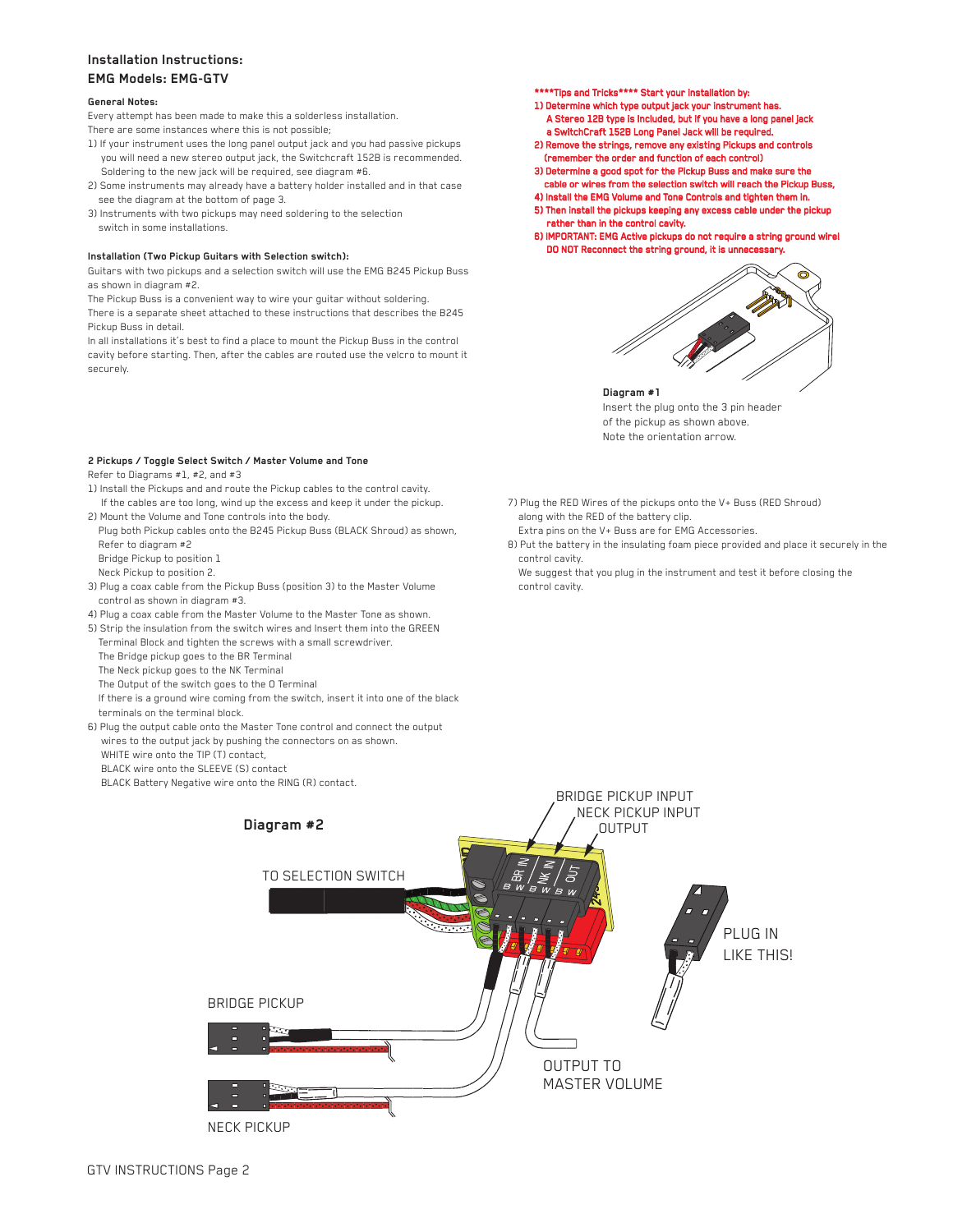**Diagram #3** 2 Pickups Toggle Style Select Switch Master Volume & Master Tone



# **Diagram #4** 2 Pickups

Toggle Style Switch Volume each Pickup (Volumes are independent) Master Tone